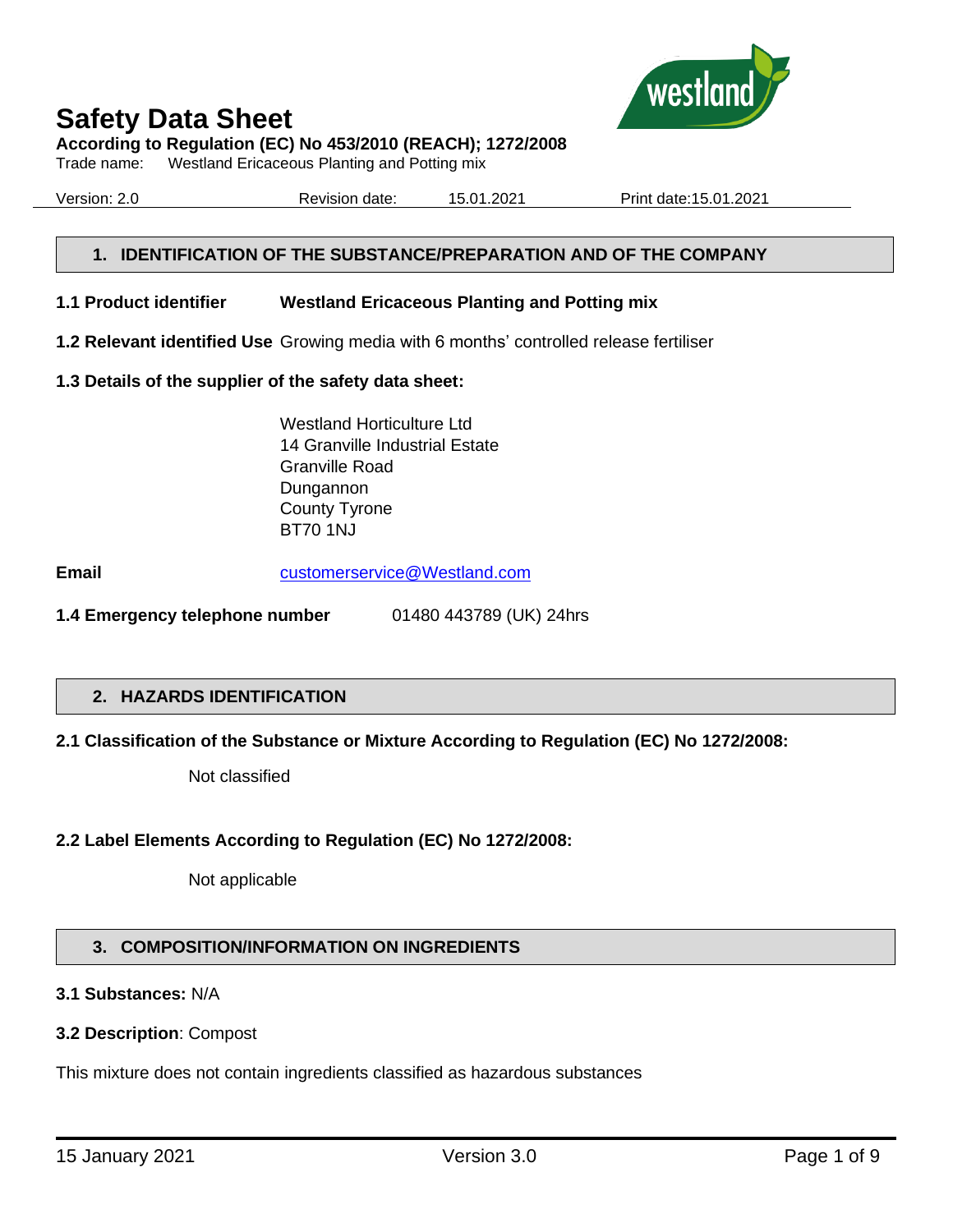

# **Safety Data Sheet According to Regulation (EC) No 453/2010 (REACH); 1272/2008**

Trade name: Westland Ericaceous Planting and Potting mix

| Version: 2.0 | Revision date: | 15.01.2021 | Print date: 15.01.2021 |  |
|--------------|----------------|------------|------------------------|--|
|              |                |            |                        |  |

#### **4. FIRST AID MEASURES**

#### **4.1 Description of first aid measures**

**General information:** Have the product container, label or Material Safety Data Sheet with you when calling a poison control center or physician, or going for treatment. Get medical advice is any symptoms occur or persist

- **Inhalation:** Move person to fresh air. Keep patient warm and at rest.
- **Skin Contact:** Wash off with soap and plenty of water.
- **Eye Contact:** Rinse with plenty of water, also under the eyelids, for at least 15 minutes. Remove contact lenses and continue flushing.
- **Ingestion:** Rinse out mouth and then drink water

# **4.2 Most important symptoms and effects, both acute and delayed**

Information not available

#### **4.3 Indication of any immediate medical attention and special treatment needed**

Information not available

#### **5. FIRE FIGHTING MEASURES**

#### **5.1 Extinguishing Media:**

The mixture is not classified as flammable as such extinguishing media should be chosen as appropriate for surrounding materials.

#### **5.2 Specific Hazards Arising From the Substance or Mixture:**

Fire may produce hazardous products of combustion such as carbon monoxide Exposure to decomposition products may be a hazard to health.

#### **5.3 Advice for Fire Fighters:**

Wear full protective clothing and self-contained breathing apparatus if required

#### **Additional Information:** None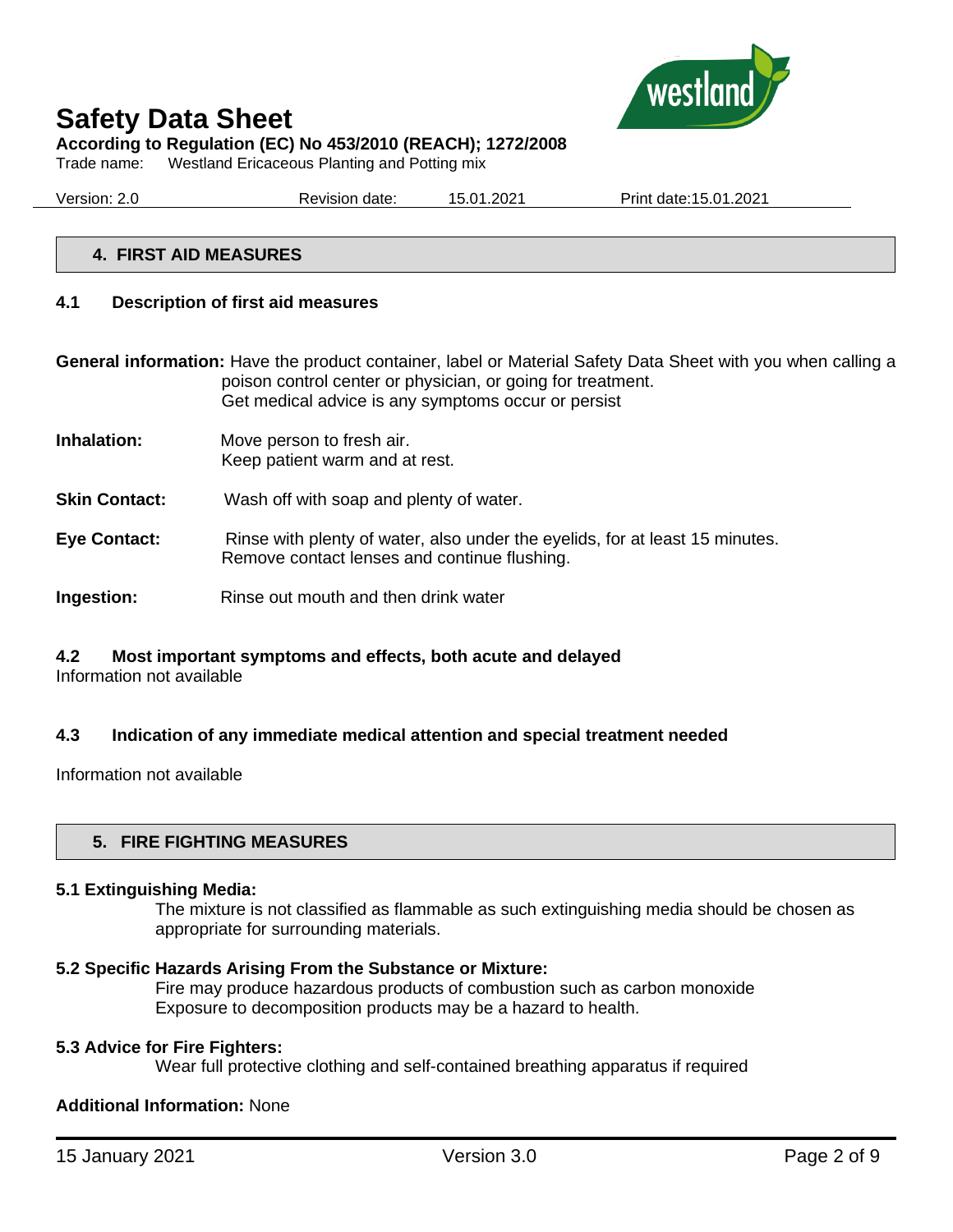

#### **According to Regulation (EC) No 453/2010 (REACH); 1272/2008**

Trade name: Westland Ericaceous Planting and Potting mix

Version: 2.0 Revision date: 15.01.2021 Print date:15.01.2021

## **6. ACCIDENTAL RELEASE MEASURES**

#### **6.1 Personal Precautions, Protective Equipment and Emergency Procedures:**

Avoid formation / breathing of dust Avoid contact with skin and eyes Ensure adequate ventilation

#### **6.2 Environmental Precautions:**

Not applicable

#### **6.3 Methods and Materials for Containment and Cleaning Up:**

Vacuum or sweep up material Wash affected area with water Place into suitable labelled containers for disposal according to local / national regulations

#### **Additional information:** none

#### **7. HANDLING AND STORAGE**

#### **7.1 Precautions for safe handling**

- Prevent dust formation and inhalation
- Avoid contact with eyes and skin
- Wear gloves when handling the product over long periods of time
- Wash hands and observe good hygiene practice after handling this product

#### **7.2 Conditions for safe storage, including any incompatibilities**

• Keep product in original labelled containers

#### **7.3 Specific End Uses**:

Use as compost according to the instruction on the label

#### **8. EXPOSURE CONTROLS / PERSONAL PROTECTION**

#### **8.1 Control Parameters**

No ingredients with limit values that require monitoring at the workplace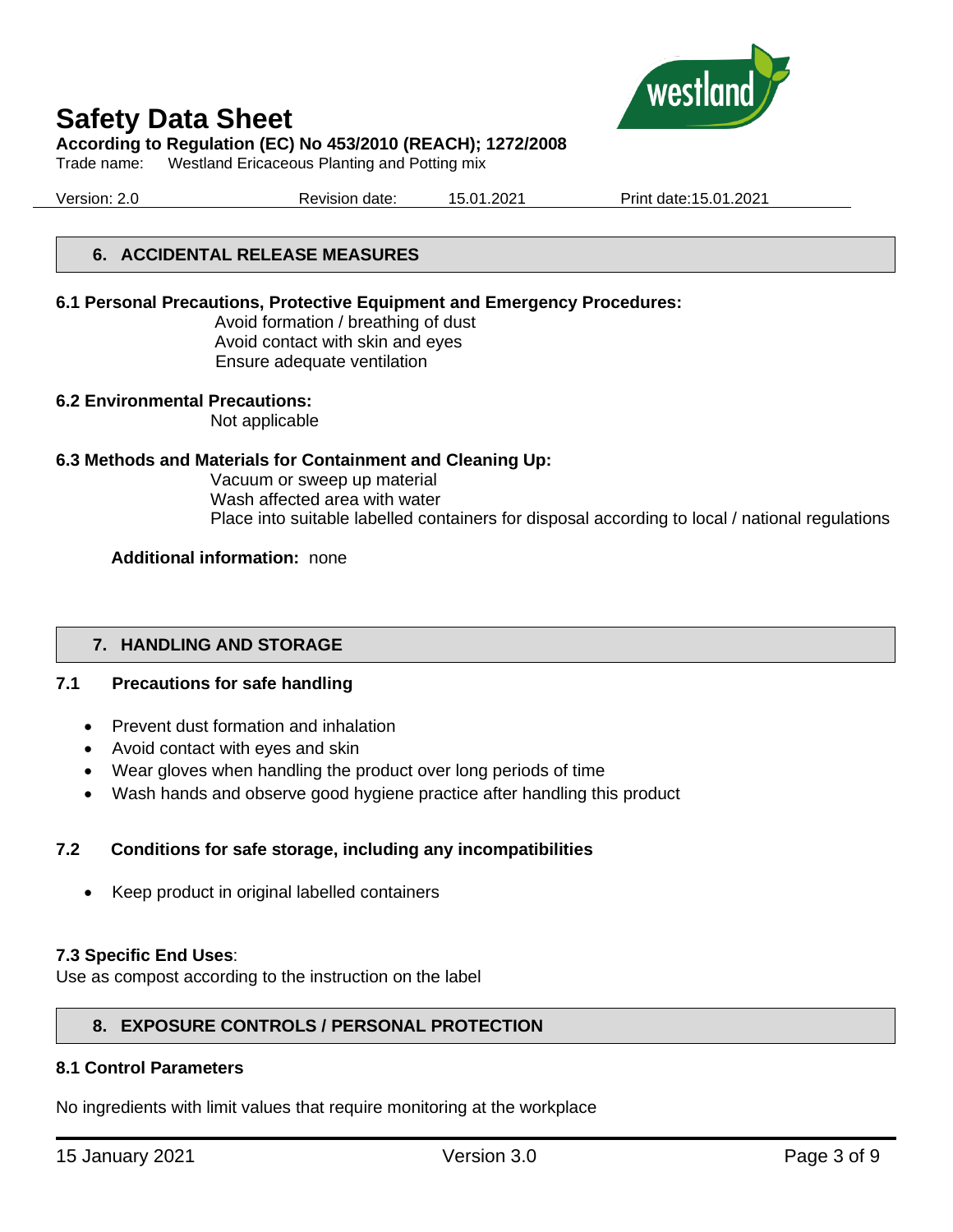

**According to Regulation (EC) No 453/2010 (REACH); 1272/2008**

Trade name: Westland Ericaceous Planting and Potting mix

| Version: 2.0 | Revision date: | 15.01.2021 | Print date: 15.01.2021 |
|--------------|----------------|------------|------------------------|
|              |                |            |                        |

#### **8.2 Exposure Controls**

| 8.2.1 Appropriate engineering controls: No special ventilation requirements.<br>Avoid high dust concentration and provide ventilation where necessary                                                                                                                                                                                                                                                                                        |
|----------------------------------------------------------------------------------------------------------------------------------------------------------------------------------------------------------------------------------------------------------------------------------------------------------------------------------------------------------------------------------------------------------------------------------------------|
| The use of technical measures should always have priority over the use of personal<br>protective equipment<br>A risk assessment based on the task being performed and the risks involved should<br>be carried out to determine personal protection equipment required<br>When selecting personal protective equipment, seek appropriate professional<br>advice<br>Personal protective equipment should be certified to appropriate standards |
| Not necessary if room is well ventilated<br>Use suitable dust respirator if dust concentration is high or if a risk assessment<br>indicates this is necessary. (Filter P2)                                                                                                                                                                                                                                                                   |
| Wear suitable gloves when handling the product over long periods or if a risk<br>assessment indicates this is necessary. Gloves complying with EN420                                                                                                                                                                                                                                                                                         |
| Wear eye protection when a risk assessment indicates this is necessary to avoid<br>exposure to dust. Safety glasses complying with EN166 as a minimum                                                                                                                                                                                                                                                                                        |
|                                                                                                                                                                                                                                                                                                                                                                                                                                              |

**Skin and Body Protection:** Protective work clothing

#### **8.2.3 Environmental exposure controls:** N/A

# **9. PHYSICAL AND CHEMICAL PROPERTIES**

# **9.1 Information on basic physical and chemical properties**

**Appearance:** Crumbly dark brown/black compost

**Physical state:** solid

**Colour:** dark brown/black

**Odour:** earthy

**Odour threshold:** none known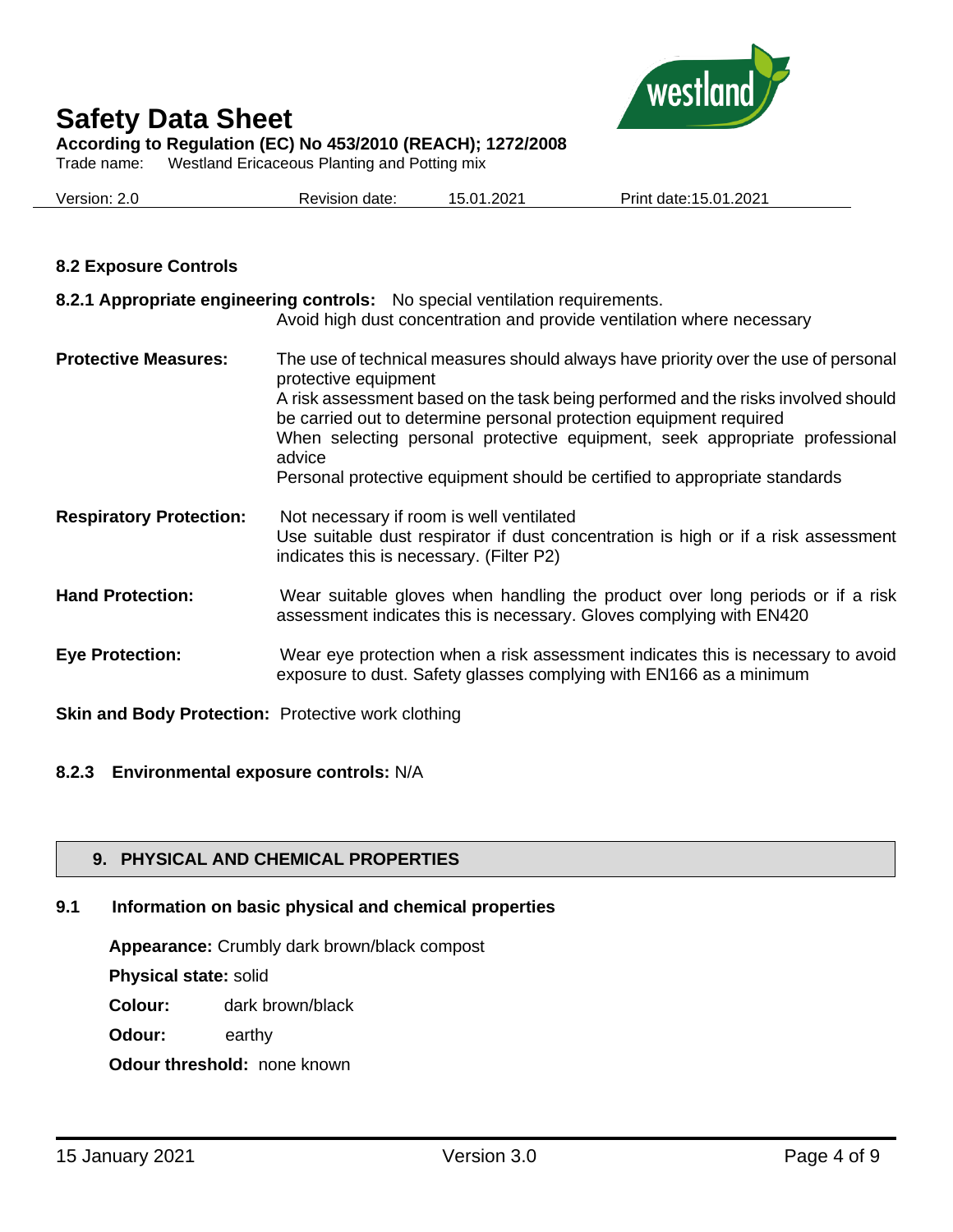

**According to Regulation (EC) No 453/2010 (REACH); 1272/2008**

Trade name: Westland Ericaceous Planting and Potting mix

| Version: 2.0 | Revision date: | 15.01.2021 | Print date: 15.01.2021 |
|--------------|----------------|------------|------------------------|
|              |                |            |                        |

#### **9.2 Other information**:

|                                               | Value                        | <b>Concentration</b> | <b>Method</b>  | <b>Temperature</b> | <b>Pressure</b> | Remark         |
|-----------------------------------------------|------------------------------|----------------------|----------------|--------------------|-----------------|----------------|
| pH                                            | $4.5 - 5.5$                  |                      |                | $20^{\circ}$ C     | $\blacksquare$  |                |
| <b>Melting point/freezing</b><br>point        | $\blacksquare$               | $\blacksquare$       | $\blacksquare$ | $\blacksquare$     | $\blacksquare$  | $\blacksquare$ |
| <b>Initial boiling</b><br>point/boiling range | ÷,                           | $\blacksquare$       | $\blacksquare$ | $\blacksquare$     | ä,              | $\blacksquare$ |
| <b>Flash point</b>                            | $\blacksquare$               | $\blacksquare$       | $\blacksquare$ | $\blacksquare$     | $\blacksquare$  | $\blacksquare$ |
| <b>Evaporation rate</b>                       | $\qquad \qquad \blacksquare$ | $\blacksquare$       | $\blacksquare$ | $\blacksquare$     | ۰               | $\blacksquare$ |
| <b>Flammability (solid,</b><br>gas)           |                              | $\blacksquare$       | $\blacksquare$ |                    |                 |                |
| <b>Upper/lower</b><br>flammability or         | $\blacksquare$               | $\blacksquare$       | $\blacksquare$ | $\blacksquare$     | $\blacksquare$  | $\blacksquare$ |
| explosive limits                              |                              |                      |                |                    |                 |                |
| <b>Upper explosive limits</b>                 | $\overline{\phantom{0}}$     | $\blacksquare$       | $\blacksquare$ | $\blacksquare$     | $\blacksquare$  | $\blacksquare$ |
| Lower explosive limits                        | $\overline{\phantom{0}}$     | $\blacksquare$       | $\blacksquare$ | $\blacksquare$     |                 |                |
| Vapour pressure                               | ä,                           | $\blacksquare$       | $\blacksquare$ | $\blacksquare$     | $\blacksquare$  | $\blacksquare$ |
| Vapour density                                | $\blacksquare$               | $\blacksquare$       | $\blacksquare$ | $\blacksquare$     | $\blacksquare$  | $\blacksquare$ |
| <b>Relative density</b>                       | 200-<br>250g/l               | $\blacksquare$       | $\blacksquare$ | $\blacksquare$     | $\blacksquare$  | $\blacksquare$ |
| Solubility(ies)                               |                              | $\blacksquare$       | $\blacksquare$ | $\blacksquare$     | $\blacksquare$  | $\blacksquare$ |
| <b>Partition coefficient:</b>                 | $\blacksquare$               | $\blacksquare$       | $\blacksquare$ | $\blacksquare$     | $\blacksquare$  | $\blacksquare$ |
| n-octanol/water                               |                              |                      |                |                    |                 |                |
| Auto-ignition                                 | $\blacksquare$               | $\blacksquare$       | $\blacksquare$ | $\blacksquare$     | $\blacksquare$  | $\blacksquare$ |
| temperature                                   |                              |                      |                |                    |                 |                |
| <b>Decomposition</b>                          | $\blacksquare$               | $\blacksquare$       | $\blacksquare$ | $\blacksquare$     |                 |                |
| temperature                                   |                              |                      |                |                    |                 |                |
| <b>Viscosity</b>                              | $\blacksquare$               | $\blacksquare$       | $\blacksquare$ | $\blacksquare$     | $\blacksquare$  | $\blacksquare$ |
| Viscosity, dynamic                            | $\blacksquare$               | $\blacksquare$       | $\blacksquare$ | $\blacksquare$     | ۰               | $\blacksquare$ |
| <b>Viscosity, cinematic</b>                   | $\blacksquare$               | $\blacksquare$       | $\blacksquare$ | $\blacksquare$     | $\blacksquare$  | $\blacksquare$ |
| <b>Explosive properties</b>                   | -                            | $\blacksquare$       | $\blacksquare$ | $\blacksquare$     | $\blacksquare$  | $\blacksquare$ |
| <b>Oxidising properties</b>                   | $\blacksquare$               | $\blacksquare$       | $\blacksquare$ | $\blacksquare$     | $\blacksquare$  | $\blacksquare$ |

# **10. STABILITY AND REACTIVITY**

**10.1 Reactivity:** Stable under normal conditions of storage, handling and use

**10.2 Chemical Stability:** Stable under normal conditions of storage, handling and use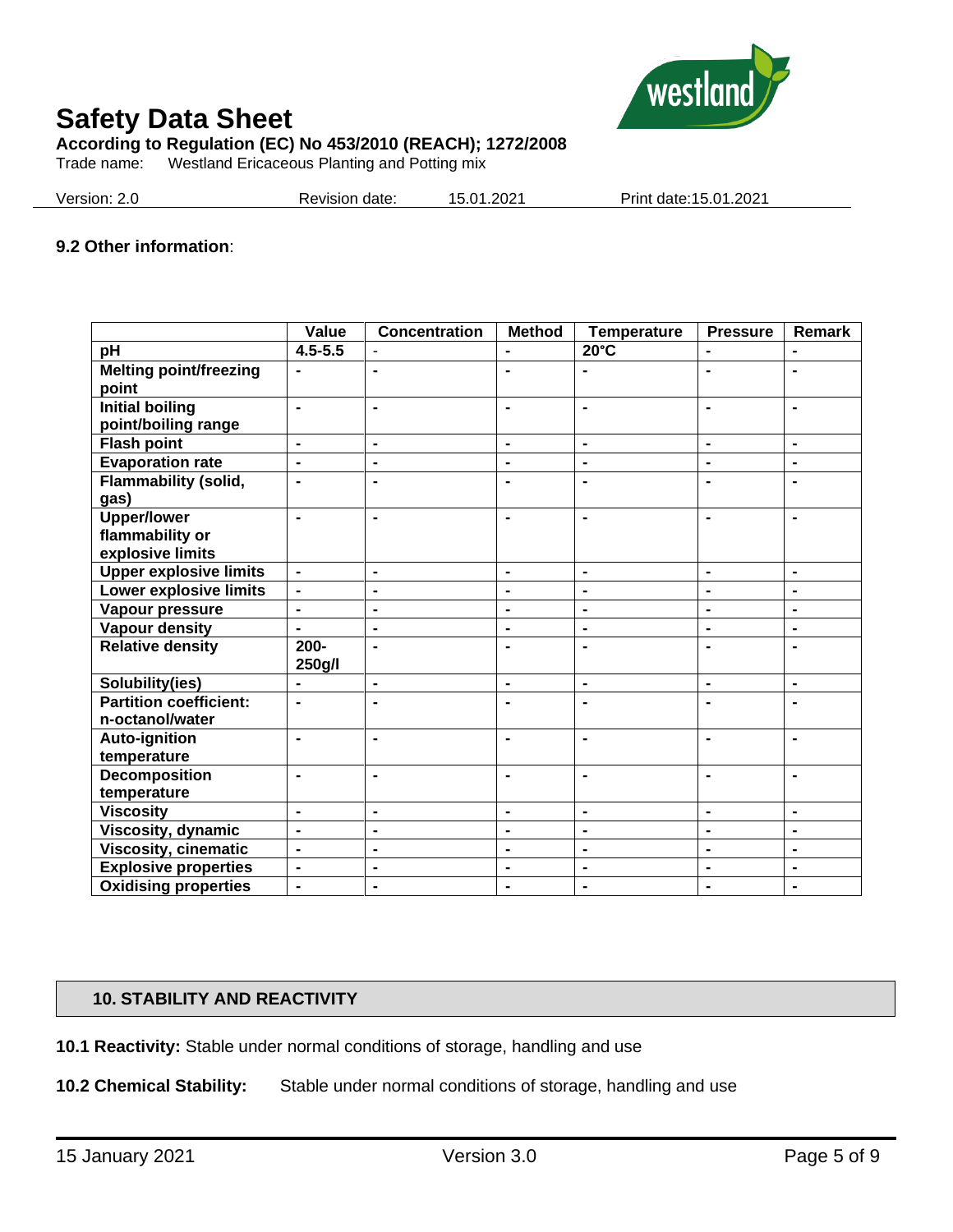

## **According to Regulation (EC) No 453/2010 (REACH); 1272/2008**

Trade name: Westland Ericaceous Planting and Potting mix

Version: 2.0 Revision date: 15.01.2021 Print date:15.01.2021

**10.3 Possibility of hazardous reactions**: Hazardous reactions will not occur under normal transport or storage conditions.

**10.4 Conditions To Avoid**: Extremes of temperature

**10.5 Incompatible Materials**: Oxidising agents

**10.6 Hazardous decomposition products**: Heating or fire can release toxic or irritant vapours and fumes

## **11. TOXICOLOGICAL INFORMATION**

**Toxicokinetics, metabolism and distribution**

- **11.1 Information on toxicological effects**
- **Acute Toxicity:** Mixture not classified for acute toxicity

**Skin corrosion/ Irritation:** The mixture is not classified as skin irritant

**Eye damage/Irritation:** The mixture is not classified for eye damage

**Respiratory or Skin Sensitization:** The mixture is not classified as a sensitizer

**CMR effects (carcinogenity, mutagenicity and toxicity for reproduction):** The mixture is not classified as mutagenic, carcinogen, reproductive toxic or aspiration hazard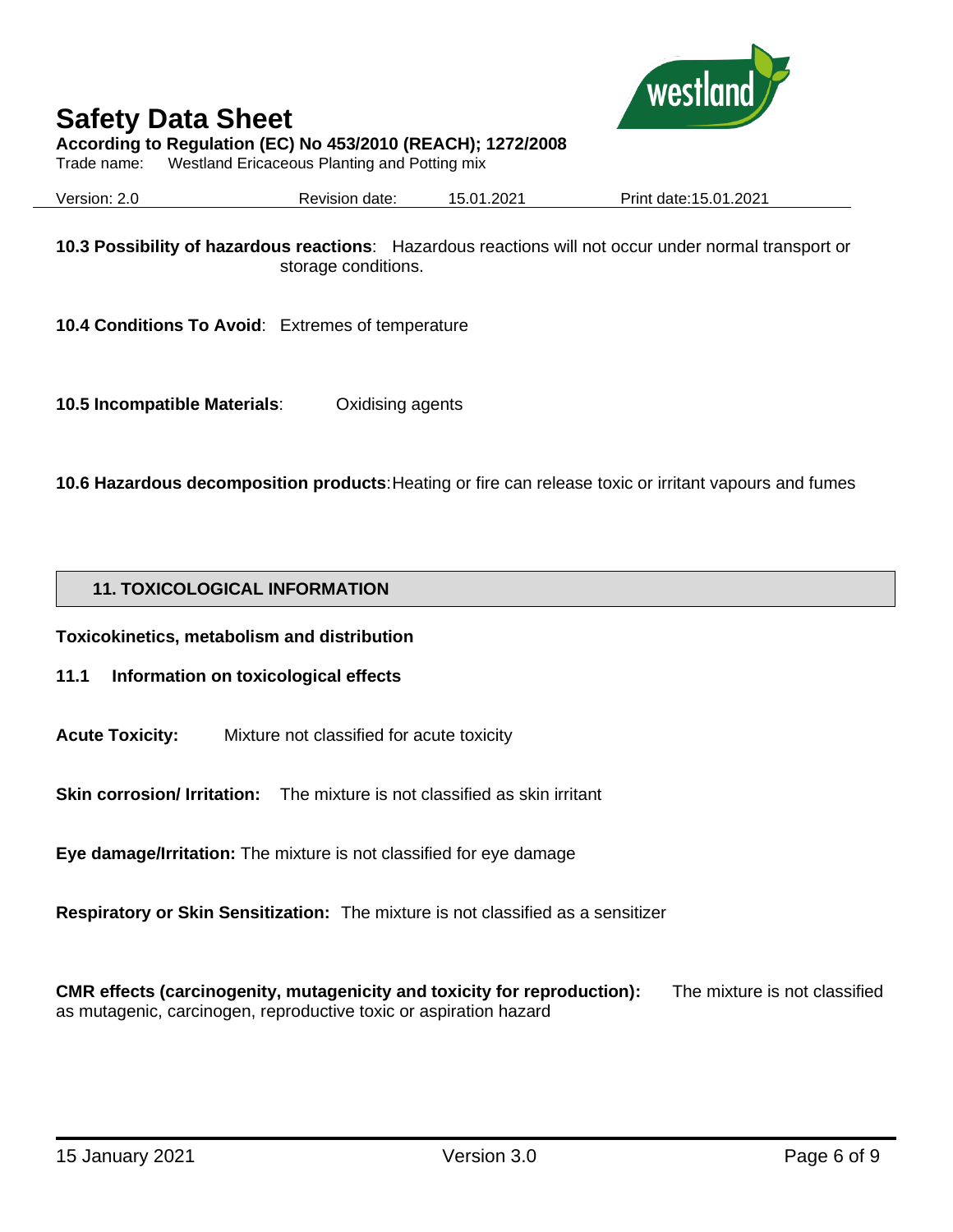

# **According to Regulation (EC) No 453/2010 (REACH); 1272/2008**

Trade name: Westland Ericaceous Planting and Potting mix

Version: 2.0 Revision date: 15.01.2021 Print date:15.01.2021

## **12. ECOLOGICAL INFORMATION**

The mixture is not classified for environmental hazard

| 12.1 Toxicity:                         | No information available on mixture |
|----------------------------------------|-------------------------------------|
| 12.2 Persistence and Degradability:    | No information available on mixture |
| <b>12.3 Bioaccumulative Potential:</b> | No information available on mixture |
| 12.4 Mobility in Soil:                 | No information available on mixture |
| 12.5 PBT and vPvB assessment:          | No information available on mixture |
| Other adverse effects:                 | Information not available           |

#### **13. DISPOSAL CONSIDERATIONS**

#### **13.1 Waste treatment methods**

**Product:** Spread product over land as soil conditioner Check if agriculture use is possible. Where possible recycling is preferred to disposal or incineration. If recycling is not practicable, dispose of in compliance with local regulations. **Contaminated Packaging:** Empty remaining contents. Completely empty containers can be put in the bin or disposed of in compliance

with applicable local regulations

**Additional information:** none known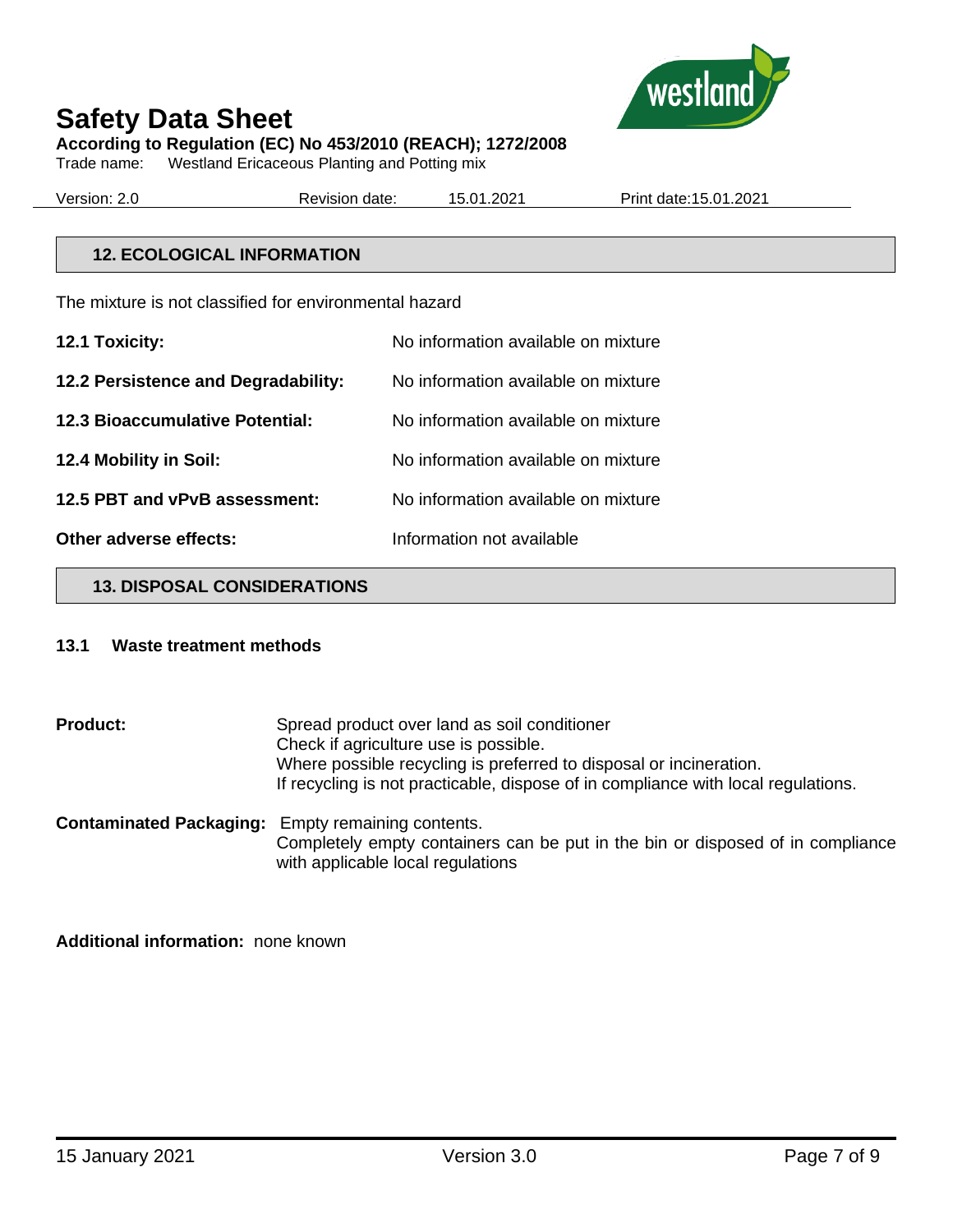

## **According to Regulation (EC) No 453/2010 (REACH); 1272/2008**

Trade name: Westland Ericaceous Planting and Potting mix

Version: 2.0 Revision date: 15.01.2021 Print date:15.01.2021

# **14. TRANSPORT INFORMATION**

|                                           | <b>Land transport</b><br>(ADR/RID) | <b>Inland waterway</b><br>transport (ADN) | Sea transport<br>(IMDG) | Air transport (ICAO-<br>TI / IATA-DGR) |
|-------------------------------------------|------------------------------------|-------------------------------------------|-------------------------|----------------------------------------|
| UN No.<br>14.1                            | Not dangerous                      | Not dangerous                             | Not dangerous           | Not dangerous                          |
|                                           | goods                              | goods                                     | goods                   | goods                                  |
| <b>UN Proper shipping name</b><br>14.2    | Not dangerous                      | Not dangerous                             | Not dangerous           | Not dangerous                          |
|                                           | goods                              | goods                                     | goods                   | goods                                  |
| <b>Transport hazard class(es)</b><br>14.3 | Not dangerous                      | Not dangerous                             | Not dangerous           | Not dangerous                          |
|                                           | goods                              | goods                                     | goods                   | goods                                  |
| Hazard label(s)                           | Not dangerous                      | Not dangerous                             | Not dangerous           | Not dangerous                          |
|                                           | goods                              | goods                                     | goods                   | goods                                  |
| Packing group<br>14.4                     | Not dangerous                      | Not dangerous                             | Not dangerous           | Not dangerous                          |
|                                           | goods                              | goods                                     | goods                   | goods                                  |
| <b>Environmental hazards</b><br>14.5      | Not dangerous                      | Not dangerous                             | Not dangerous           | Not dangerous                          |
|                                           | goods                              | goods                                     | goods                   | goods                                  |

#### **14.6 Special precautions for user:** None

# **14.7 Transport in bulk according to Annex II of MARPOL 73/78 and the IBC Code**

**Additional information:** None

# **15. REGULATORY INFORMATION**

#### **15.1 Safety, health and environmental regulations/legislation specific for the substance of mixture:**

This mixture is classified in accordance with Regulation (EC) 1272/2008.

**15.2 Chemical Safety Assessment:** A Chemical Safety Assessment has not been undertaken for this mixture

#### **16. OTHER INFORMATION**

#### **16.1 Indication of changes:** Revised and updated